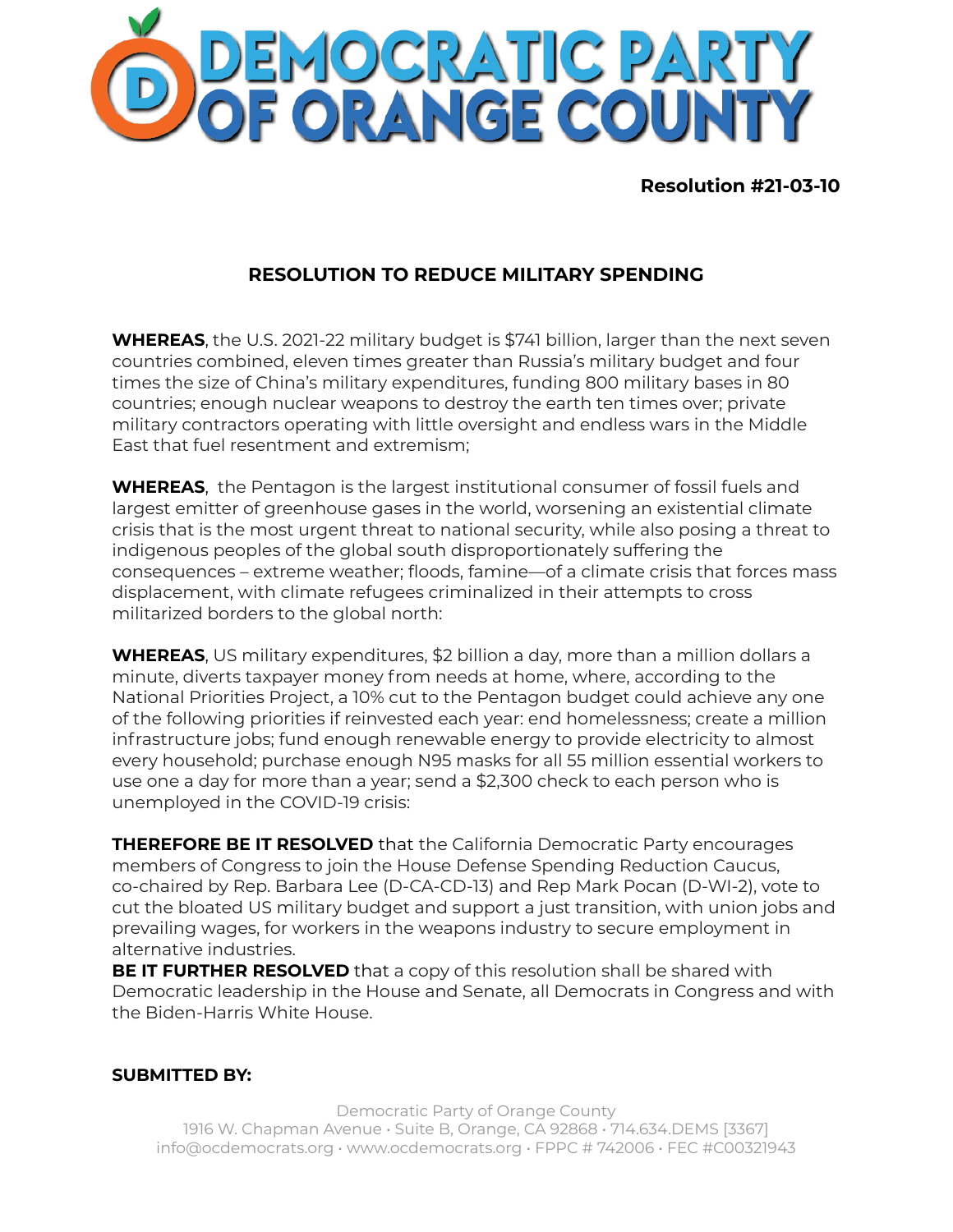Co-sponsors: Dr. Bill Honigman, Dr. Jose Moreno, Beatriz "Betty" Valencia, Melahat Vafai, Sudi Farokhnia, Juan Alvarez, Mike Rodriguez, Eugene Fields, Ken Wyant, Natalie Estrada, Ann Mohr, Marlene Gillespie, Jonathan Adler, Cynthia Aguirre, Oscar Rodriguez

Authors: Hanieh Jodat Barnes, 74th AD Delegate; Norman Solomon, AD 10; Dorothy Reik, LACDP Delegate, AD 50.

CDP Delegate Endorsers: Region 18 (passed 3/18/21); Regions 5, 6, 7, 10 (passed: 3/20/21); Hanieh Jodat Barnes, AD 74; Dorothy Reik, AD 50; Norman Solomon, AD10; Larry Gross, AD 46 (regional dir.); David Atkins, AD 37; Amar Shergill, AD 9; Zach Denney, AD 13; Sara Roos, AD 54; Dr Bill Honigman, AD 68; Carolyn Fowler, AD 62; Isabel Storey, AD 50; Paul A Slemmons, AD 5; Ehab Shehata, AD 77; E-Board; Chris Krohn, AD 29; Essy Stone, AD 24; Sarah Saunders, AD 5; Eric Pierce, AD 51; Sean Frame, AD 08; John Finkelman, AD 77; Dana Baker, AD 5;

Margo Rowder, AD 43; Clarissa White, AD 7; David Hildebrand, AD 8; Jessica Gadow, AD 3; Sara H Deen, AD 66;

David R Sonneborn, AD 68; Karen Jackson, AD 9; Pastor Scott A. Hill, AD 7; Matthew Cappiello, AD 75;

Richard Huynh, AD 66; Aveista Helmandi, AD 45; Ryan Trabuco, AD 77; Amna Zuberi, AD 77; Fatima, AD 74;

Yassar Dahbour, AD 9; Murad Sarama, AD 7; Ganesh Balamitran, AD 25; Norman Solomon, AD 10;

Wendy Santamaria, AD 37; Mahmoud Moody Zahriya, AD 9; Sudi Farokhnia, AD 73; Mo Kashmiri, AD 7

Mustafa Nizam; AD 76; Brad Parker, AD 42; Wade Alexander, AD 36; Talat Khan, AD 40; Pamela Nagler, AD 41; Stephanie Terrazas, AD 57; Kareema Abdul-Khabir AD 33; Samila, AD 74; Monica Madrid, AD 9;

Ryan Skolnick, AD 14; Wedad Schlotte, AD 78; Suzy Peterson, AD 42; Glenn Glazer, AD 29; Peter Aziz, AD 66